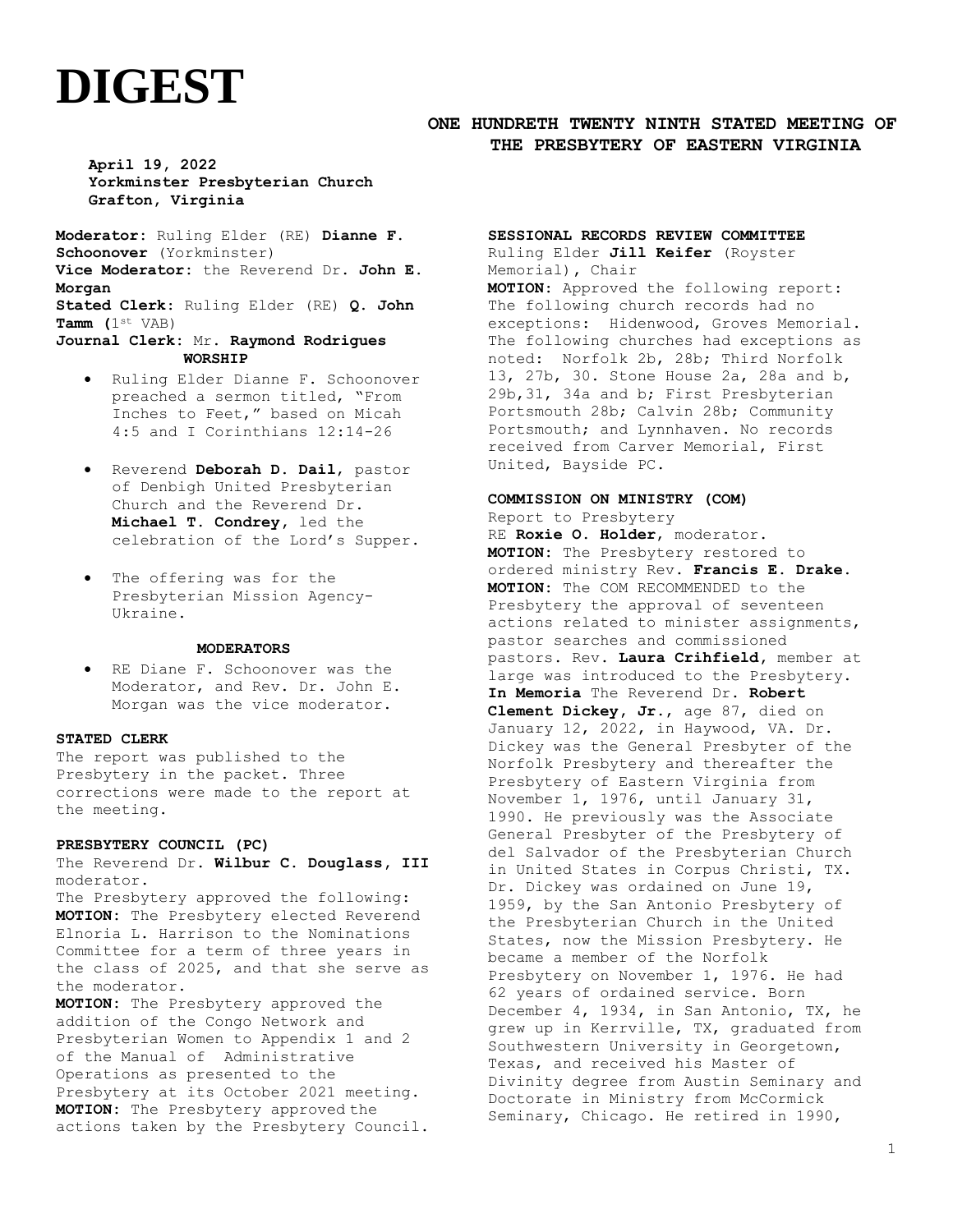and moved to Mathews, VA full time with his wife Pat, and went on to run his own small business, Clergy Tax Services for nearly 20 years.

Dr. Dickey was Vice-Chair of the original board of trustees of Westminster Canterbury on the Chesapeake Bay in Virginia Beach in 1982. He worked with Suffolk Presbyterian Church to establish EDMARC Hospice for Children and was Chair of the board when EDMARC became a part of Children's Hospital of the Kings Daughters in 1996. Dr. Dickey is survived by his wife of almost 58 years, Patricia B. Dickey, as well as his children, Lori Brooks Dusenbery, and David Clement Dickey**.**

The Reverend **Kenneth E. Boyer,** age 91, died on March 2, 2022, in Givens Highland Farms, Black Mountain NC. Reverend Boyer was born in Korea in 1930 to missionary parents where he received his primary and secondary education. Korea was then a Japanese colony. His family left Korea before World War II but returned at the end of hostilities. After a solid Presbyterian education at Davidson College and Columbia Theological Seminary, Decatur, GA, Reverend Boyer was ordained by the Presbytery of Southwest Georgia of the Presbyterian Church in the United States on July 18, 1956.Following one year in parish ministry in Georgia, Reverend Boyer returned to South Korea in 1957 as a missionary. He met his wife Sylvia, in South Korea, where she was serving the Church as a medical missionary. She predeceased him in October 2021. They served together in South Korea from 1957 to 1979. He is survived by his daughter, the Reverend Grace Boyer, and sons Timothy and Kenneth. Returning to the United States, Reverend Boyer joined the Norfolk Presbytery in 1979 and was the pastor of Wythe Presbyterian Church, Hampton from 1980 to 1991. He was honorably retired by the Presbytery on June 30, 1993. Reverend Boyer had 65 years of ordained service.

The Reverend Dr**. Marc Vernon Mason**, Dr. Mason was ordained on All Saints' Day in 1992 by the South Alabama Presbytery. He was a graduate of Eckerd College, St. Petersburg, FL, Princeton Theological Seminary where he received his Master of Divinity, and Gordon-Conwell Theological Seminary, South Hamilton, MA where he

was awarded a Doctor of Ministry. Dr. Mason's first call was as the associate pastor of Trinity Presbyterian Church, Fairhope, AL, followed by pastorates at Princeton Presbyterian Church, Springfield, PA, Purity Presbyterian Church, Chester, SC and Trinity Presbyterian Church, Travelers Rest, SC. Dr. Mason was called to Yorkminster Presbyterian Church on December 1, 2019, as pastor and head of staff. He had 29 years of ordained service.

He is survived by his wife Leslie and two daughters, Jessica, and Emily.

#### **Pastoral Relations**

-**Deceased:** The Reverend Kenneth E. Boyer, age 91, died on March 2, 2022, in Givens Highland Farms, Black Mountain NC. The Reverend Dr. Marc Vernon Mason, age 60, pastor of Yorkminster Presbyterian Church, Yorktown and trustee of the Presbytery died on March 16, 2022, in Richmond, VA. -**Received**: the Reverend **Laura Marie Crihfield** was received as a member at large from the Presbytery of Baltimore. -Honorably Retired: The Reverend **Frances D. Dille** on March 1, 2022. -**Dismissed**: None

-**Dissolutions**: None

**BOARD OF TRUSTEES/STEWARDSHIP TEAM (SMT)** Commissioned Pastor **Marvin Brangan**, (Lynnhaven) moderator. **MOTION:** The Presbytery approved the following:

RESOLVED, the Carver Memorial Presbyterian Church ("Church") located at 830 25th Street, Newport News, VA 23607 has applied for a loan as follows from the Presbyterian Church (U.S.A.) Investment and Loan Program, Inc. ("Lender") funded by Endowment Funded Loans: Amount of Loan: \$25,000.00

FURTHER RESOLVED, The Presbytery of Eastern Virginia, Inc., a Virginia nonprofit corporation, ("Presbytery") having received and reviewed the Loan application of the Church, a member in good standing of this Presbytery, approves the Loan application, and guarantees the repayment of principal and interest on the loan to the Lender as described above. The officers of the Presbytery as listed on the attached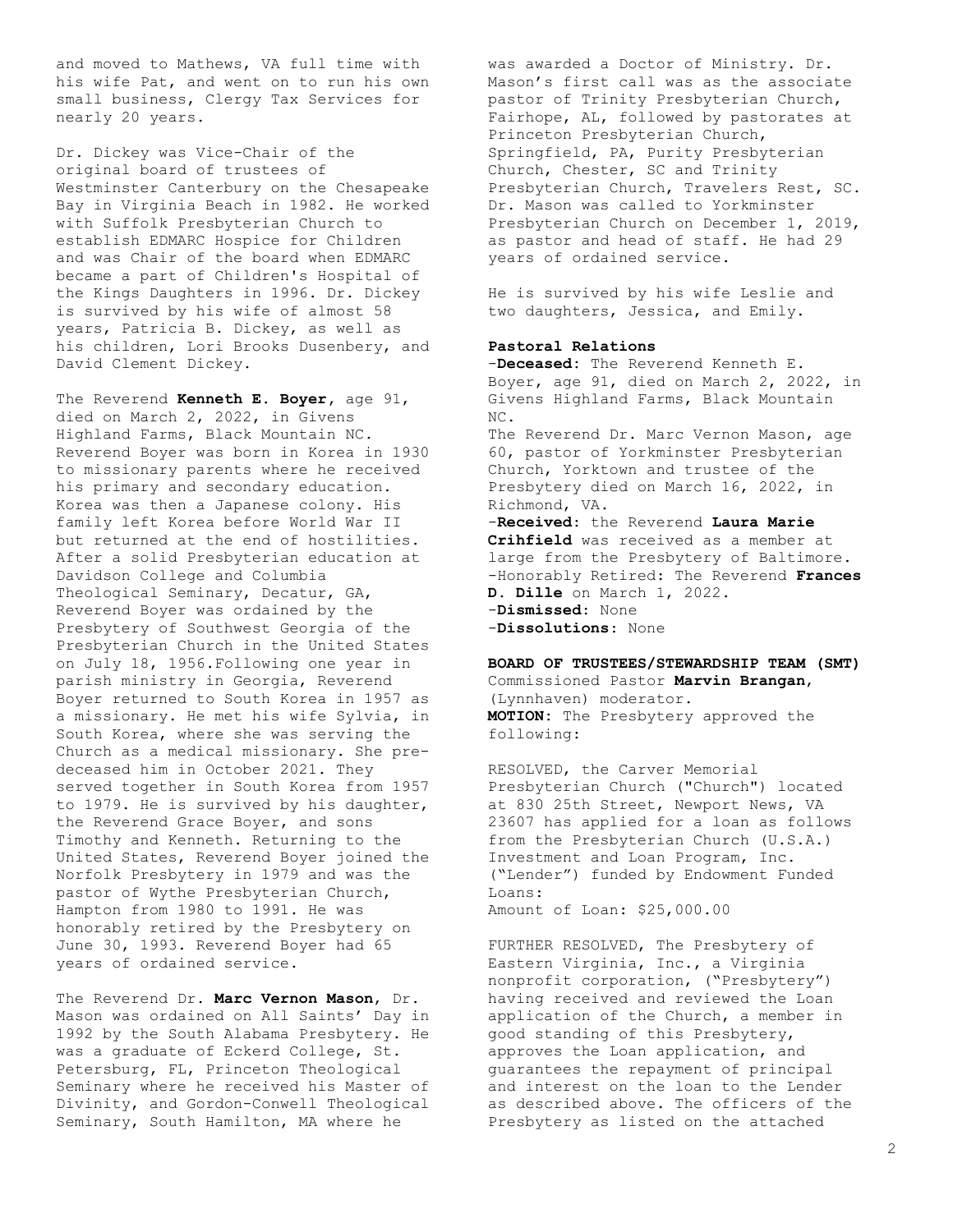Certificate of Incumbency marked Exhibit A are authorized to sign a guarantee and any and all documents of this loan as authorized agents of the Presbytery.

#### **Narrative Report:**

The Board of Trustees has been busy in the past few months with various congregational requests for assistance, real estate activity, and monitoring PEVA finances.

The motion before the Presbytery is part of a response to requests for assistance from the Carver Memorial Presbyterian Church in Newport News for two timesensitive projects: (1) mold remediation and repairs for damage to a substantial portion of the church building, a situation exacerbated by the COVID experience, and (2) necessary demolition of a separate un-used building. The congregation is actively engaged in fund-raising but the cost for the two projects is approximately \$120,000. The Trustees are recommending that the Presbytery approve the resolution above to allow Carver Memorial to borrow \$25,000 from the Presbyterian Investment and Loan Program (PILP) as guaranteed by the Presbytery. The trustees also approved a grant of \$20,000 from the COVID relief fund given the urgency and extent of the remediation project.

The Trustees also received and approved a request from Ocean View PC, Norfolk for \$4800 from the Small Church Assistance Fund for urgent heating & cooling system repairs.

Real Estate matters: The Trustees are pleased to report that the final payment has been received from the purchaser, Chosen for Completion, for the former Cradock PC property in Portsmouth for a total \$100,000 principal plus interest.

The Trustees, acting on behalf of the New Horizons PC, identified and entered a contract with a new realtor to sell the former Messiah property for them and shortly thereafter, an offer was received and accepted by the congregation. The sale is contingent on a change in the zoning by Norfolk.

Efforts to manage and sell the former Makemie Woods Camp property continue. An offer of \$900,000 has been received and accepted by the trustees from an organization called Youth Challenge,

also known as Faith Recovery. The terms of the agreement are contingent on a required use permit from New Kent County and the buyer obtaining financing for a portion of the total purchase price. The prospective buyer is a registered 501 (c) (3) nonprofit organization providing a long-term recovery program for those struggling with substance use disorder. Its faith-based approach to recovery includes basic recovery principles, peer recovery counseling, substance abuse counseling, as well as a biblically based spiritual emphasis with 12 step work. It is not clear at this time whether New Kent County officials will approve the required use permit, given opposition from some in the community.

The Trustees regularly review PEVA's financial statements and church giving. The year-end 2021 financial reports reflect a balanced budget with some use of budgeted investment income and overall expenses. It should be noted that in 2021 PEVA commissions and ministry teams provided over \$146,000 in grants for 34 congregations in 2021, including online technology grants of approximately \$90,000.

## **COMMISSION ON PREPARATION FOR MINISTRY (CPM)**

The Reverend **Emma L. Ouellette,** moderator. **MOTION:** That the narrative report of the CPM be received by the Presbytery**.**

**Narrative Report:** The Reverend **Kimberly Harper Coyle** was ordained by the Presbytery on February 6, 2022, at Bayside Presbyterian Church, Virginia Beach. Reverend Coyle is a chaplain at the University of South Carolina Medical Center in Columbia, SC. The Reverends **Calvin** and **Joanna Sydnor**  were ordained by the Presbytery of the James on February 12, 2022, to become the co-pastors of Grace Covenant Presbyterian Church, Richmond.

## **HUNGER MINISTRY TEAM**

**Motion:** The Presbytery received the narrative report. PEVA WIDE CEREAL CAMPAIGN: Children who rely on free or reduced-price breakfast and lunch at school often go without enough to eat during the summer at home. You and your church can help by collecting cereal and oatmeal from April - June 15th. The Southeastern Food